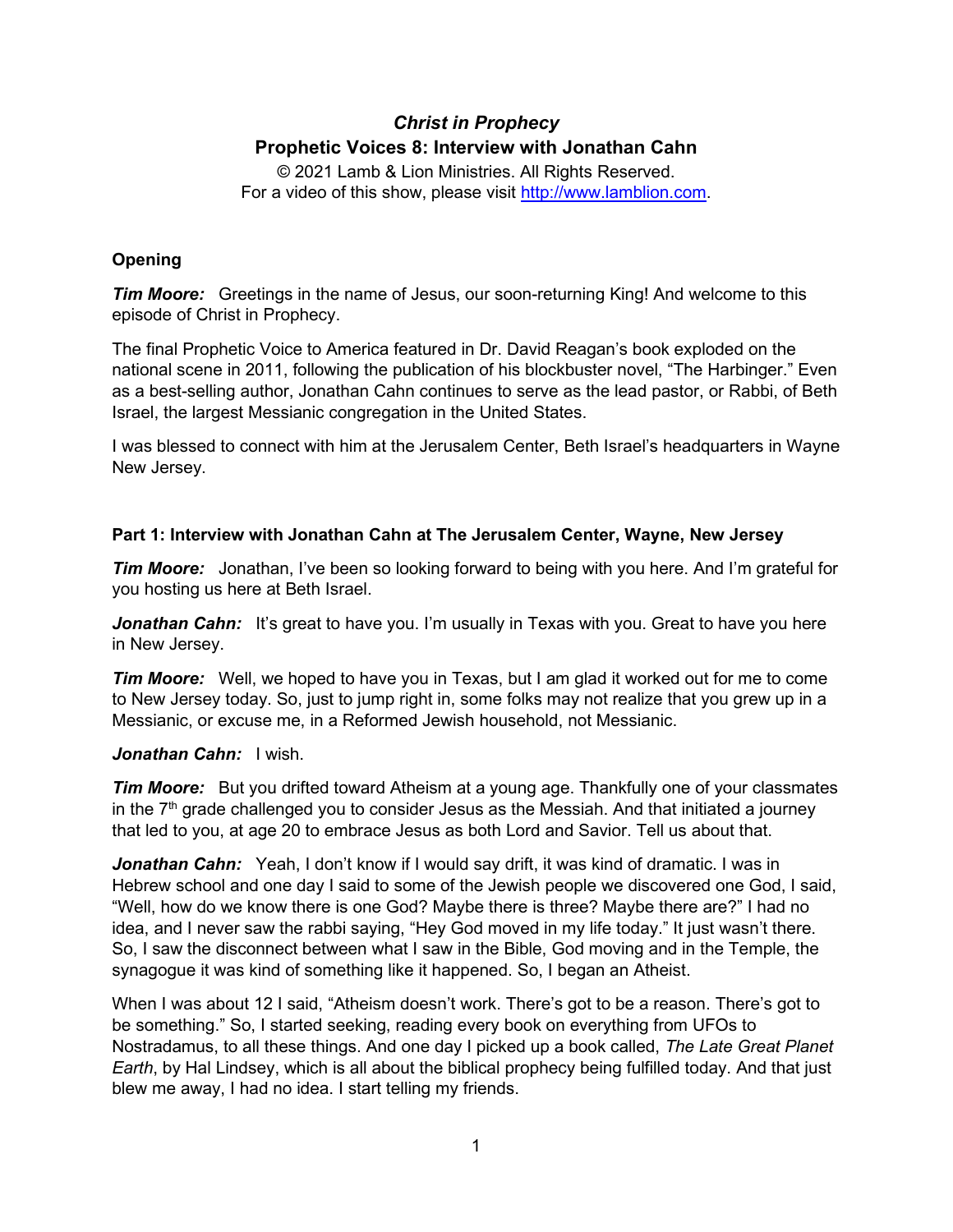And anyway, long story short, I said, "I don't want to accept you God because I don't want to join a monastery. My life is over if I follow you." So, I made a deal, give me a long life, and I'll accept you at the end of my life when I'm on my death bed. So, what happened was when I was 19 I got hit by a locomotive train. I said, "Okay, Lord," and then I made a deal, "I'll accept you when I turn 20. So just don't kill until then." I went up a mountain on my  $20<sup>th</sup>$  birthday, and on top of it I kneeled down and received the Lord.

*Tim Moore:* So, today as you look back and recount that journey to faith, and you consider yourself a Messianic believer. For those Gentile Christians who don't understand what that means would you still consider yourself Jewish or Christian?

*Jonathan Cahn:* Both. Well, what would Paul consider himself? I am a Jew from the tribe of Benjamin. You know Jewish and a believer in Messiah, or Messianic, and Christian is the same word really. Messianic. You know Christian means the follower of the Christ; Christ is a translation of Messiah. So, Messianic means the same thing. So, both. And there is nothing more natural or fulfilling then being Jewish and following the Jewish Messiah.

*Tim Moore:* Well, hear, hear. Well, obviously Jonathan the Lord has had His hand on you, both as a leader and as a voice crying in the wilderness, especially in recent years. But in 1988 you were called to be a shepherd here at Beth Israel. And at the time it was a small 35 person congregation. How has it grown to be one of the largest Messianic congregation in the world? Indeed, the largest Messianic congregation here in the United States. How did that happen?

*Jonathan Cahn:* Well, totally the hand of God. You know I wasn't expecting this. I was helping out to start. I said, "I'll help you guys out." And then one day the guy who is leading it left and they said, "Okay, if you don't say, yes, then we are closing it down." So, I said, "Okay, Lord." Really just putting God, number one putting God first in all things. You know love, putting Jesus first, focusing on Him. And all of a sudden we started growing. In the first year it tripled. Then we had to find a place. So, really it is putting God first, and you know it is Jew and Gentile, people from every background. Literally if you were here without COVID you would see like a united nations of people because every Christian your heritage is Jewish. You're grafted in. We are all one. So, just by putting Him first and letting Him lead, really He just multiplied it. And then we get a larger building, then a larger building, and here we are. And this is made like Jerusalem by the way, if you've been to Jerusalem every stone is a reproduction of what is in Jerusalem.

*Tim Moore:* Yes, they told me that today, even the way that the stones had been crafted was formed after a picture of the Jerusalem walls.

### *Jonathan Cahn:* Yeah.

*Tim Moore:* I will observe this when you first made sort of a national launch to your ministry through *The Harbinger* you wrote it as a novel, but it conveyed a significant message of ominous truth for America. Using a fictional story of a journalist who encounters a mysterious prophet, *The Harbinger* emphasized the sad reality that our nation has rejected God. And I am going to quote what you wrote in that book. You said, "It started with a spiritual complacency, then spiritual confusion, then the merging of God with idols, and then ultimately the rejection of His ways." Boy, Jonathan, the cancer that started, perhaps, or you identified I should say in 2011 seems to have metastasized here in 2021. Why have we fallen so far?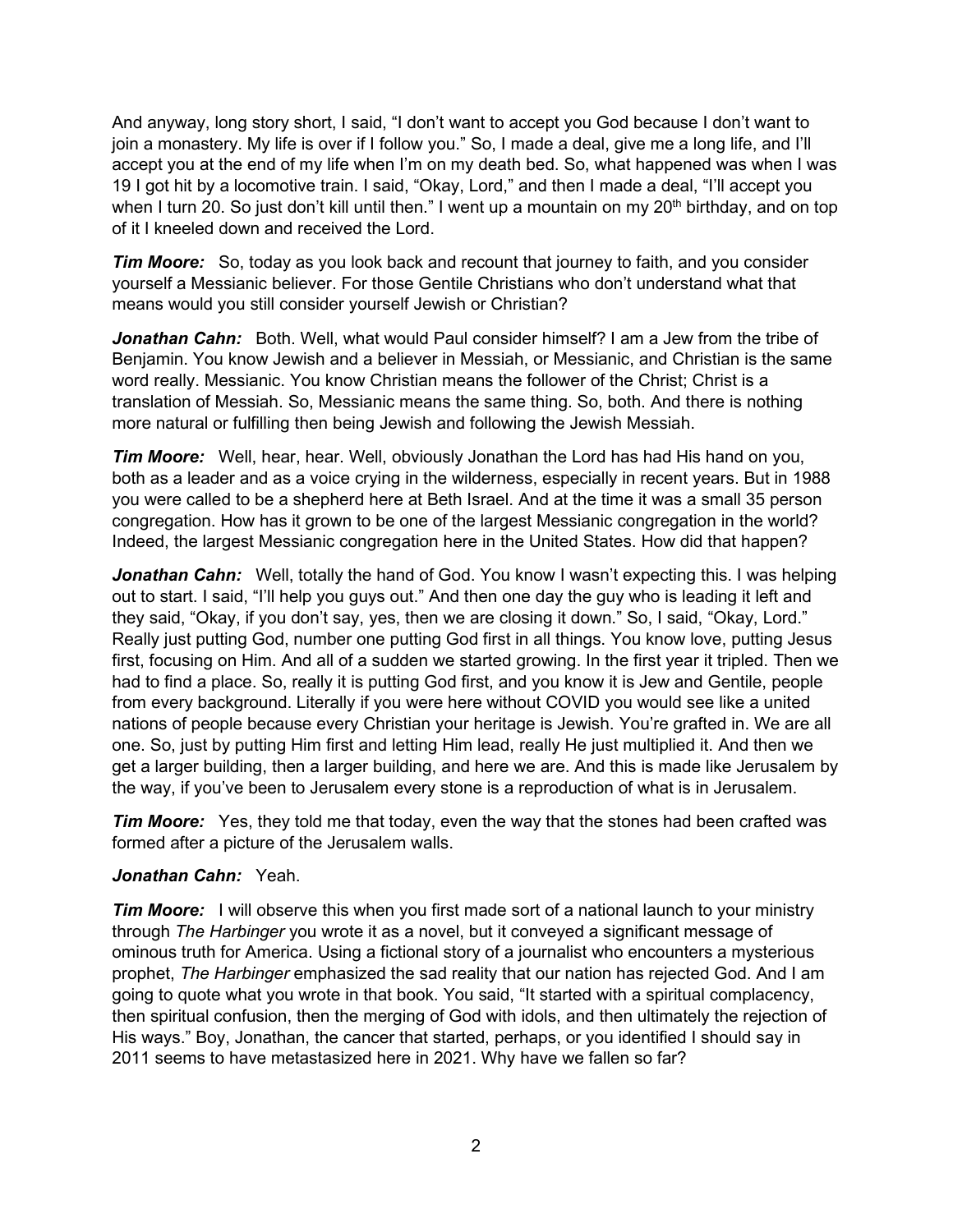*Jonathan Cahn:* Well, the amazing thing, and for those who don't know *The Harbinger*, it is saying that it is opening up the fact that what we are experiencing now we are replaying what the Bible gives as what happened to ancient Israel, the same thing. You know we were founded, America was founded for the purpose of God. So, was Israel, I mean obviously Israel is the chosen nation. But we are in the pattern. So, the same way they fell, is the same way we are falling. In our prosperity we turned away, just like they did. And at the beginning it is kind of subtle, okay, we won't have prayer in school. But look at where it goes. It always goes this way. So, the thing is once you turn away from God, and then you start driving Him out, other things come in, you open the door. And instead of just being a departure it ends up right now more as a war against God. That is what happened to Israel too.

*Tim Moore:* And we certainly have arrived at that place. I have to tell you even though *The Harbinger* was your first best-seller, we'll touch on some of the other ones. I'm even a bigger fan of "The Book of Mysteries." As a matter of fact, my brother, Chris and my father, Larry have given away hundreds of copies of "The Book of Mysteries" with this stipulation, to anyone who receives a copy, they say, "You have to read the book, and then you have to have a conversation with us about Jesus Christ." So, I'm just curious what other testimonies have you heard from people regarding the impact of all the books you have written in their lives?

**Jonathan Cahn:** We've gotten reports through the years continuously of people getting saved, number one, people who have fallen away, they say, "Whoa, whoa, I better get back." People starting movements, prayer movements for repentance around the nation. So, that is what it is all about. So, salvations, repentance, and prayer for the nation.

*Tim Moore:* Amen, amen. Well, obviously *The Harbinger* focused on a wakeup call that God sent our way on 9/11. And since then, you've also written, "The Oracle," and *The Harbinger II* something that we talked about in another taping, another show that we presented. And those used a similar genre or motif where you had a fictionalized account of a young man interacting with a mysterious prophet or an oracle to communicate significant truths. So, what additional warnings or wakeup calls has God sent to our nation since that first "Harbinger" book?

*Jonathan Cahn:* Well, it hasn't stopped. And that is why I wrote *The Harbinger II* because it does not stop. Because America's departure from God has not stopped. And unfortunately, it is not only the signs of the harbingers that have appeared. Basically, the harbinger is that the same signs of warning that God gave, that appeared in the last days of Ancient Israel have now reappeared on American soil, I mean exact, precision, I mean eerily precision. So, that has happened. But it is not just the signs, America itself is following the pattern of Ancient Israel in its departure. So, all that stuff.

And so much happened that I knew I was going to write a sequel on it, but I held off for years. I said, "I know there is going to be a harping, because it keeps going." And finally, when I was praying in 2019, I said, "Lord, what do you want me to write." I wasn't sure what was the next thing? And it was the *Harbinger II* and it was that this year I had a very strong sense, and I shared it right here that this years was going to be a year, 2020 was going to be a year of great shaking beginning, and it was going to be the continuation of *The Harbinger* of the mystery there. So, I had to write it to come out in 2020, I had to write it because I had to give the warning. So, it has continued, and that is one of the things that I open up in *The Harbinger II*.

*Tim Moore:* Well, I tell you what even the timing of your books has been from God because I don't think that anyone could have foretold the exact nature of the ways the books came out and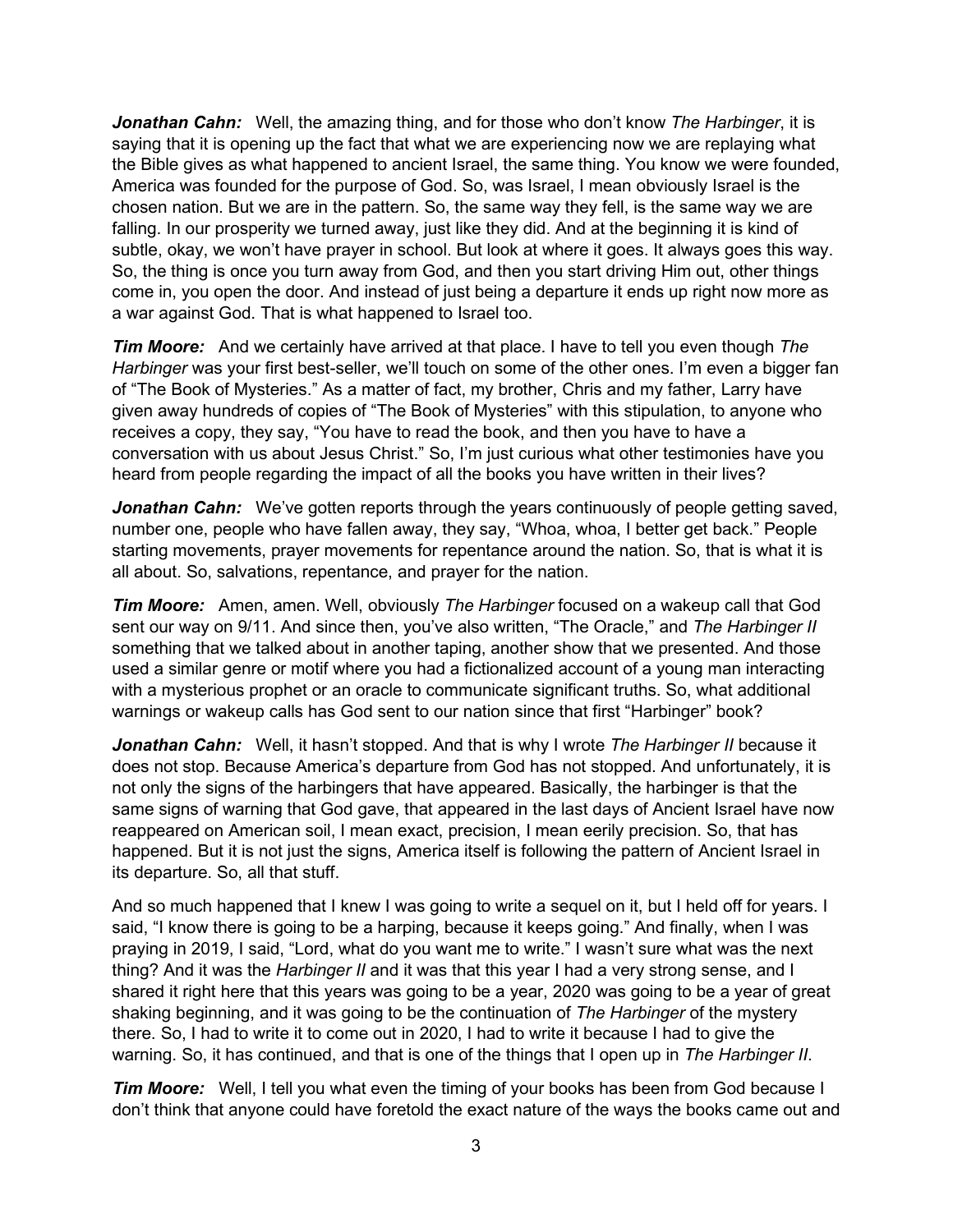they were so foreshadowing of events that would take place, even here in recent months in our own nation. You know speaking of that we are in the aftermath of a presidential election and all the trauma that was experienced, even at the beginning of 2021.

**Jonathan Cahn:** Some Christians get caught up in the political dynamic, that quite frankly is traumatizing our country, with a never ending focus on Washington D.C.. Your books have focused on New York City, both as a gate of America, where so many immigrants came in, but also as the prophetic location both of its covenantal founding, and of the warning of 9/11 itself. So, what other signs do you see that America today is turning its back on God?

*Tim Moore:* I could quote from another passage where you say that the nation itself has expressed a sensuality, a greed for money, success, comfort, materialism, pleasure, sexual immorality, self-worship, and self-obsession. And some would argue that kind of sums up New York in a sense. But what kind of signs have you seen just in recent years that all those things are demonstrating we are turning even further away from God, or just accelerating very sadly?

**Jonathan Cahn:** Yeah. Well, one is if you look at the younger generation, and look at their statistics, I mean it is scary. I mean that is far we are from God. That is the future, unless things change. The other is the Bible says, "Woe to those who call evil good, and good evil." So, we saw the evil good, you are calling sin good, and we've gotten more down the line of calling perversion good, and all these things. But the other side is every step you take, or a nation takes to call evil good, is matched by another stage, where the nation calls what is good evil. So, now what we are watching increasingly is calling Christians evil, marginalizing them, now shutting down speech, censoring them. I mean this is the next stage. You know it started, you know tolerance, be tolerant, and open minded. That was only a way to get in. You know that happened with Ancient Israel, hey, worship Baal, be open minded. But then in the end you have to bow your knee to Baal, that is where we are now.

*Tim Moore:* And the cancel culture that as you say, just literally shuts Christians down and our voices oftentimes are not heard. And sometimes we need to be tactful and loving in how we present, but we need to speak truth. I will observe even in your book, *The Oracle* I love how toward the end of that book you cite Charles Dickens at least the line that he used as the opening of "A Tale of Two Cities," and you say that we've entered the best of times and the worst of times. Some people witnessed the drama and trauma that we already referenced here in our nation, and our national discord, and they see only bad. What did you mean by that statement, "We are entering the best of times and the worst of times?"

**Jonathan Cahn:** Yeah. I mean a lot of people when they look at the end times they think only of, okay, it is destruction and it is, love of many shall grow evil, we know that, apostasy we are watching it every day. But that's not the only thing. It says the Gospel shall be preached to all nations. It says the spirit will be poured out. So, what happens is it's not just dark, it is polarization. The greys start disappearing, and the dark gets darker, but the lights sort of get brighter. And in many ways it is like a return, *The Oracle* goes into that, it is a return to the beginning. Because the book of Acts, you have the book of Acts that was not a Christian culture, they had a pagan culture, an anti-Christian culture, yet you had the greatest light. So as the dark gets darker, the lights are brought out even more. So, this is the time for God's people to rise to greatness.

*Tim Moore:* Well, it is funny you mentioned that because in *The Oracle* the oracle himself, the mysterious prophetic figure, offers this word of clarity. I love this line that you wrote, "The times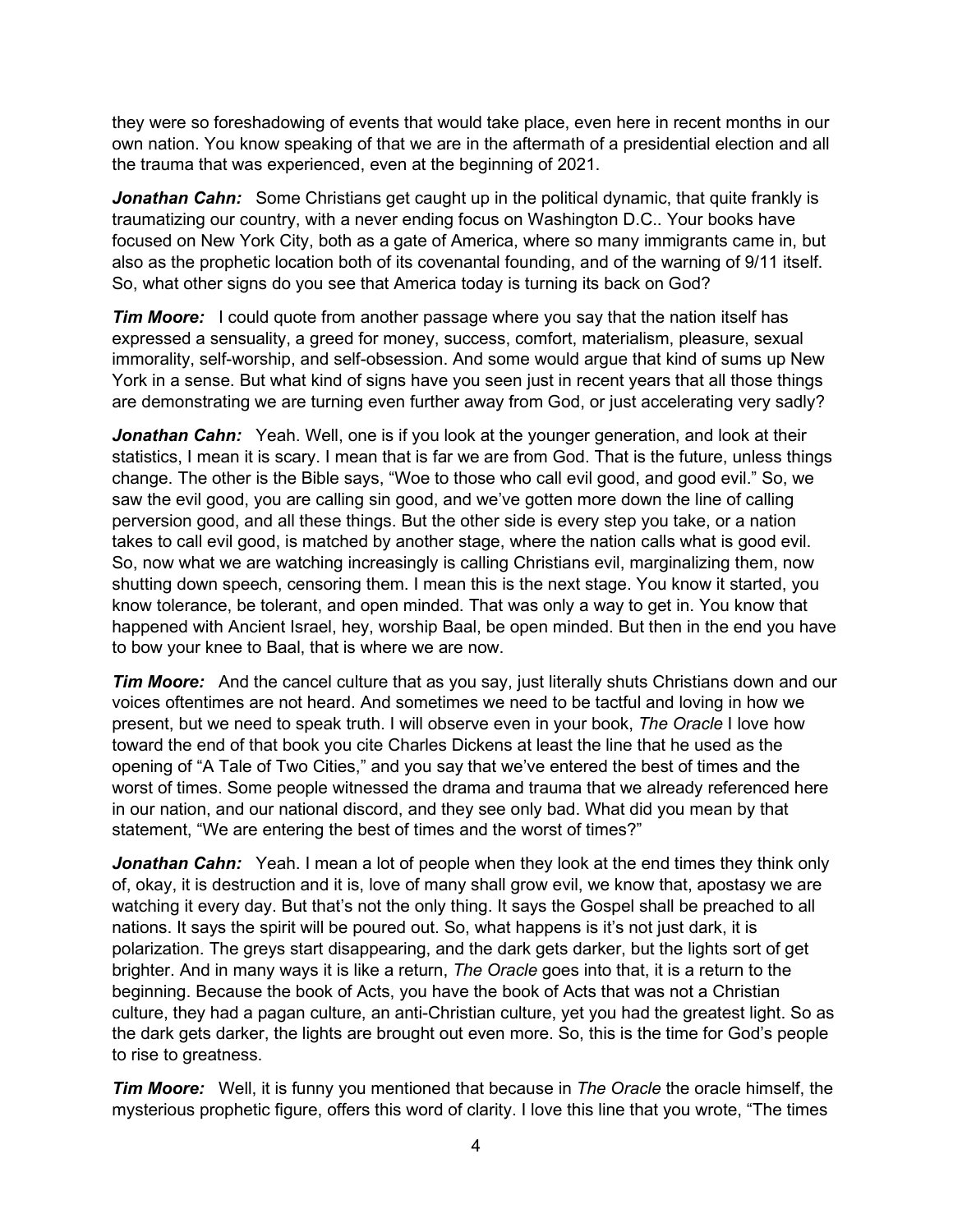when grey disappears, when the dark grows darker, and the light shines all the brighter. And for those who choose to shine, it is the time of greatness." So, that really is the challenge for our viewers today, for all Christians to shine in this moment of darkness and not to be overwhelmed by the darkness or driven to despair.

**Jonathan Cahn:** Yes, oh, absolutely. And when you look, people are praying, "I wish I could live in biblical times. I wish." Well, congratulations, you are in biblical times now. Listen the time of Paul was like that, the time of Jeremiah was like this, time of Elijah was like that. Hey, we sing "These are the Days of Elijah." Well, it wasn't just Elijah, it was dealing with Ahab, and Jezebel, and the cancel culture back then. So, but it is the chance for us to become great. Most of the time when things are hey, everything is good, you are not going to see a lot of greatness. But now you have the chance to be great.

*Tim Moore:* Oh, that is a great analogy even with Ahab and Jezebel, because Jezebel wanted, quite frankly to cancel the prophet Elijah. And Elijah at one moment felt a little bit of despair, but the Lord said, "Hey, there are still 7,000 who have not bent their knee to Baal. So, you are not alone." Even are we even in times like this.

Well, I remind folks that amazingly you were invited to speak not once but twice at Inaugural Prayer Breakfast, in 2013, and 2017. And those lacking a prophetic voice would have delivered a message of peace, peace, even in days like that, but you did not shrink from telling it like it is. As a matter of fact, "America like Ancient Israel," you said, "has been blessed beyond measure, but because we too are following of the decline of Israel by turning away from God we are on the verge of suffering the same fate, judgment and destruction." You concluded your first message with this stark warning, "The time is late, the hour is critical, a great nation proceeds in rapid descent. And the signs of warning and judgment are manifesting in the land. The shadow of judgment is upon us."

And again, I would remind our viewers that just like in Ancient Israel, and Judah there were some people who were faithful, a remnant. And today we must be faithful in spite of circumstances, but the fate of our nation does seem to be sealed. So, how soon do you, Jonathan, think that this ultimate judgment will fall on America? Or will we just continue to decline maybe at an accelerated pace?

*Jonathan Cahn:* Well, one of the templates of the harbinger is that there comes a warning, you know a strike on the land, which happened it was 9/11 for us, and it is always an enemy strike in the Bible. Then comes a window of time that the nation is given. And then if it doesn't turn back the shakings start coming, greater, and greater shakings. Well, we are watching that. I mean one of the mysteries is even the timing of the shaking like 2020 as we go into 2021, is upon us. We've never seen anything like this. So, I believe the shakings are going to continue. And America right now the major culture is apostatizing still from God. So, without revival, I believe we are heading to judgment. God is in charge of the timing, but we are in charge of the witness here.

*Tim Moore:* Do you have any foreshadowings of what you think will happen. Not just politically, but America for the last few years has been supportive, for instance of Israel. It is likely that we will turn away from that kind of a foreign policy and will probably ingratiate ourselves with some bad actors around the world. But whether at home or abroad do you see anything happening in these next handful of years even given some of the changes politically in our nation?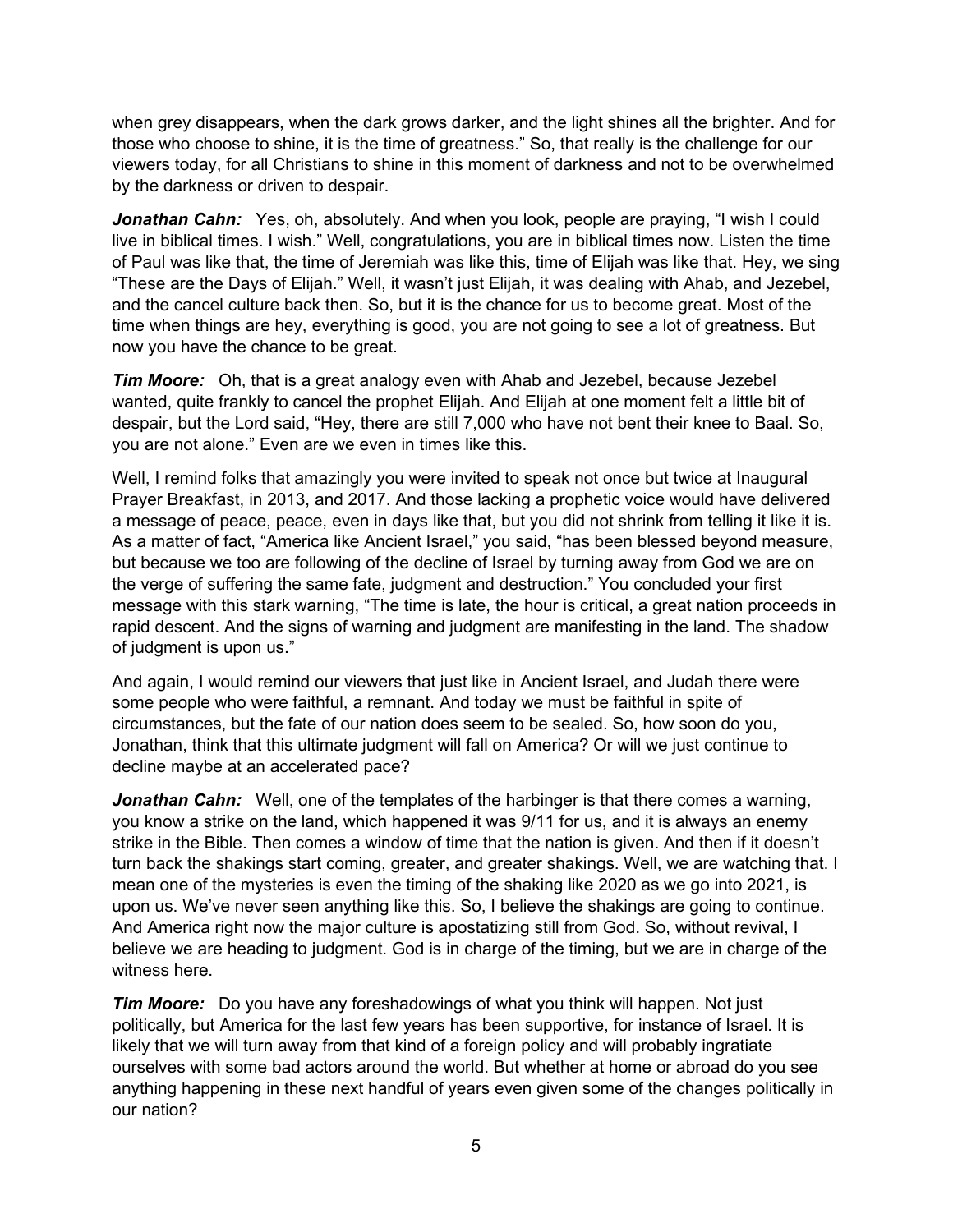*Jonathan Cahn:* I think, two things, one is as much as America has blessed Israel, it has been blessed, if we turn away you are going to see the blessings removed, that's number one. Number two, as we turn away from God, so watching the mainstream culture, it is turning one step and trying to silence the Gospel. So, if we keep doing that. Listen it is clear, the end is clear, it's going to lead to specific shakings. Actually, in *The Harbinger* itself there is a chapter called, "Things to Come." We are in it now, about the kind of shakings that are coming. So, it's either going to keep on shaking until destruction, or it can come even more suddenly than that. But we are heading on that path.

*Tim Moore:* I remind people when I speak that there were great nations in the past. We think of Rome and how quickly it fell. But there have been other great nations, the United Kingdom, Great Britain which had a worldwide empire, and over the course of the last century has fallen from that preeminence. Other economic powerhouses, like Venice, a little island nation there in the Adriatic that is no longer a powerhouse because economically they were surpassed. And the United States given our military and financial might we could still fall very suddenly relative to history.

*Jonathan Cahn:* Oh, yeah and interesting some of those nations like the United Kingdom, there was a Spanish Empire, as they turned away from blessing the Jewish people, and turned to cursing them, guess what happened? And so, it is like clockwork since the days of Pharoah to America. So, it is amazing. So, we have both dangers falling away from God, and falling away from Israel.

*Tim Moore:* Amen. Well, let's turn to one very hopeful sign. Your fictional prophet in *The Harbinger I and II* who some would see as a personification of Jesus Christ Himself, warned over and over again that the only hope for America is a return to God. *The Oracle* made clear that Jesus Christ is God's avenue for eternal hope through salvation. In September of 2020 you organized a tremendous national campaign. I mentioned it in our opening called, "The Return," that culminated in a solemn assembly in Washington, D.C., right there on the National Mall. And an appeal for individual and collective atonement. How was "The Return" received? And what can you report about its impact on the nation, and on individual lives?

*Jonathan Cahn:* Yeah. I've had a burden since *The Harbinger* and then especially all a sudden a burden long before that 2020 was going to be a dramatic year of shaking. So, therefore it all converged, and with other people to put up The Return. The return is because the only hope for America is to return to God. So, that is what it was. That's what is the calling before the Lord, "If my people will call by My name." Well, millions of people partook in it, I mean around America and around the world. Millions. And so, the thing was look at what happened afterward with the election and all those things, the shaking.

So, believe this was a chance, and there is still there, and the Lord heard the prayer. But we can't make the mainstream culture change unless they repent, unless there is turning. But for God's people we can. So, again I think for God's people it was a strengthening and we opened it to God for revival. And listen revival can come easy, or it can come hard, it can come through good things, or it can come through shakings. So, we did what we needed to do, and God heard the prayer. And the impact was amazing. And I believe it was just before we were moving into all the shakings.

*Tim Moore:* Well, obviously whether we return as a nation, or whether there are individual lives, salvation comes to individuals.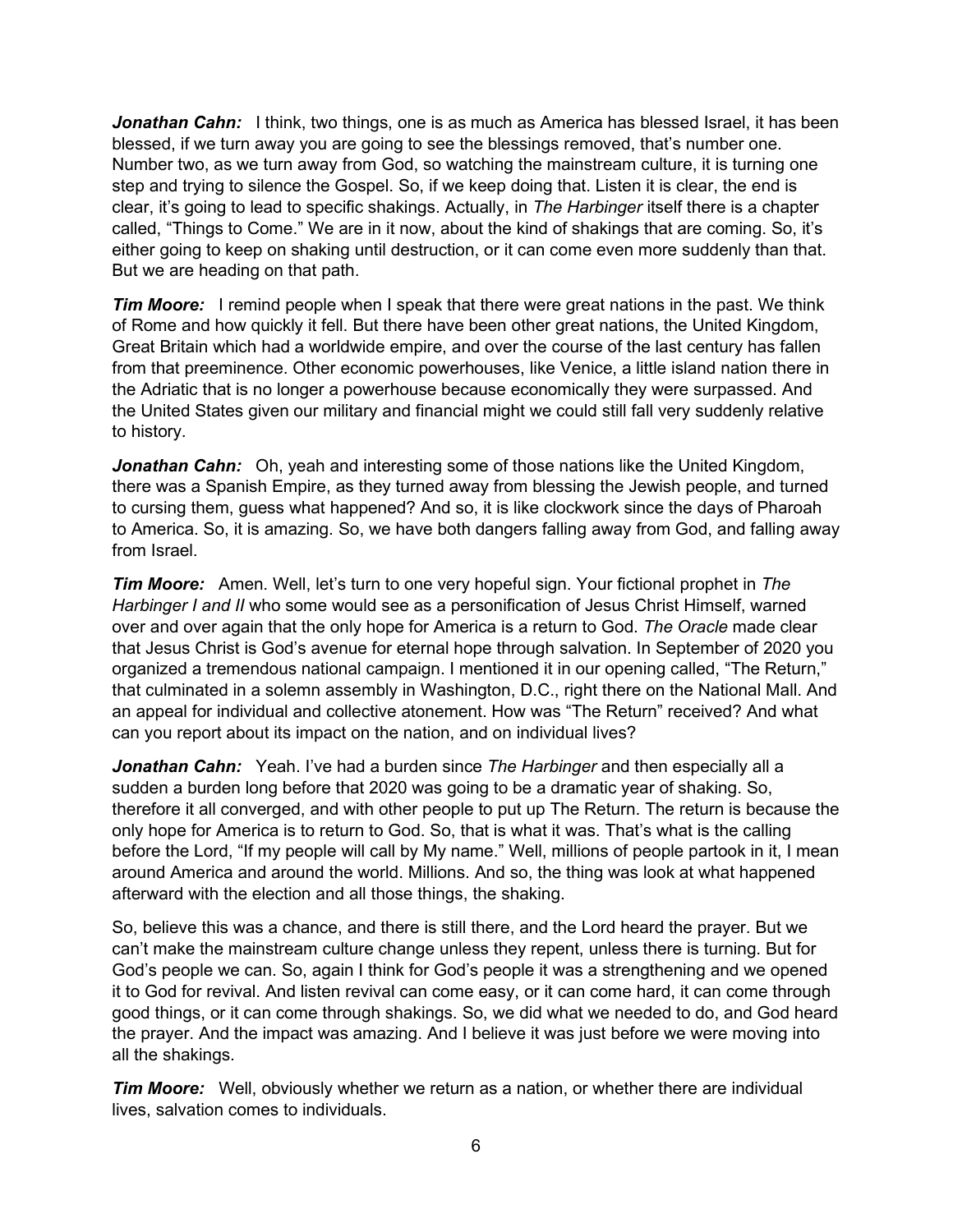#### *Jonathan Cahn:* That's right.

*Tim Moore:* And so, as individuals repent as they turn back to God, return to Him, individually, overtime a collective group can make a difference. And we individually are called to make a difference in our own world. Well, I will tell you this Jonathan, one of the things that impresses me the most about you is your unflappable clarity. What I mean by that is like the prophets of old you have a blunt and unvarnished warning or willingness to share warnings about what is happening. And that has insighted a host of critics, just as often probably within the Church as outside, you might yet tell us, but you have not allowed the naysayers to distract you or to dissuade you. You've continued to speak biblical truth to a nation that the people who no longer discern that there is truth. And yet, even as you've done so you've done it with love, and humility, and humor. How? How do you do that?

*Jonathan Cahn:* Oh, boy. Well, one thing is I know I have to be looking at God and not man. People tell me "How can you do that? You are speaking in front of leaders of Congress, and you said those things. Aren't you afraid?" I said, "I am more afraid of Him, then I am of them." Secondly the other thing is I know I have much to be humble about, so the more that He is given to do, the more it humbles me, I don't want to mess it up. So, the only thing is I know we can't live reacting to people, we have to live responding to God. And as long as we do that, everything is right.

*Tim Moore:* Everything is right. Well, I like the word you used a moment ago, converging, things converged in 2020. We who speak about Bible prophecy talk about the fact that all the signs are converging in our day and age. You know we are living in biblical times, as you just mentioned. But the world is growing darker by the day. I've long applied the parable of the ten virgins, but I try to put the focus back on the bridegroom instead of the virgins, we are the virgins, hopefully we are wise and keep our lamps full of oil. But the bridegroom represents Jesus Himself, so in that parable the Lord said, "But at midnight there was a shout, 'Behold the Bridegroom, come out to meet Him.'" And I think that we to mix our prophetic and perhaps metaphoric foreshadowings, are living in a world that will grow darker, day by day, until the moment that God says, "Let there be light." When He tells His Son, "Go and get your Bride." And light shines in that darkness again. How do you shift from messages of impending judgment and doom to the Gospel of hope that you share here at Beth Israel?

*Jonathan Cahn:* Well, it goes together because the Gospel is the message that there is judgment, but now there is hope. Without how can you understand the cross or Messiah? So, it all goes together. And it all has a good ending for those who come. So, it's really what the Gospel is, is that we are saying, be saved, come. And you know we're talking about the world, without God you are heading to a funeral, with God you are heading to a wedding. So, we are heading to a wedding. And it is all about the hope, that is the whole point, so the darkness is just magnifying the fact that we have the light.

*Tim Moore:* So, John the Baptist asked the Pharisees of his day and age, "Who warned you to flee from the wrath to come?" So, part of your role has been warning people to flee from the wrath to come, but into the loving arms of our Savior.

**Jonathan Cahn:** Yeah, that's right. It's all about that. And when you look at the prophets, and look what they say you see the groan, but you'll see the glory, it always leads to, "Hey, come return, return," the Lord says, "My arms are open. Come be saved." That's what our whole faith is about.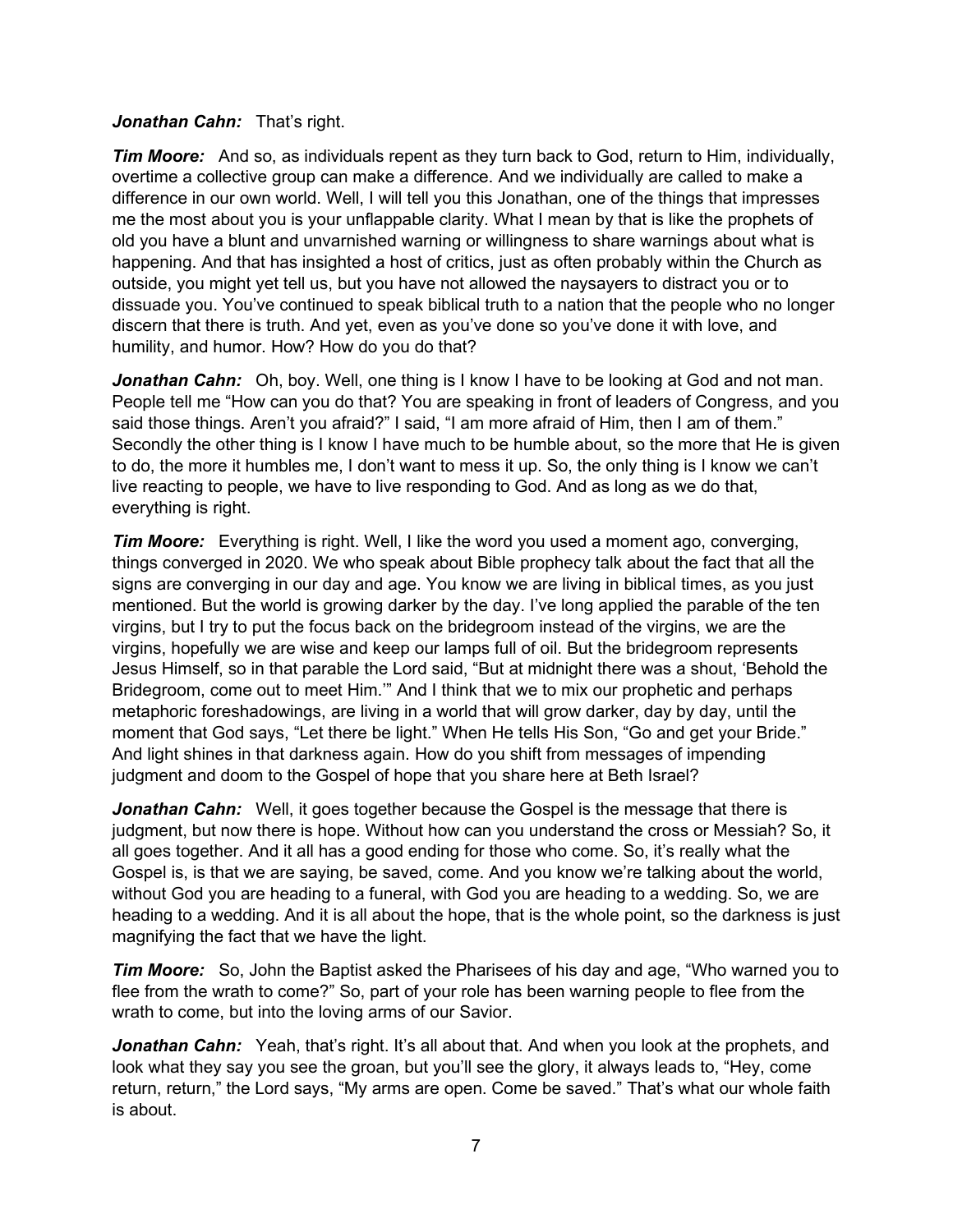*Tim Moore:* The Father waiting for that prodigal to return to Him. Well, Jonathan how can people get in touch with your ministry, or to follow what you are teaching and sharing on a weekly basis, ongoingly here at Beth Israel, how can they follow you as you offer insight and leadership to the Bride of Christ?

*Jonathan Cahn:* Well, thank you. Well, the outreach ministry that I lead is called Hope of the World, so it brings the Gospel to the world, but also all my messages and prophetic things, we give updates. So, hopeoftheworld.org also on Facebook is Jonathan Cahn where we stay in touch with everybody. And the books are everywhere, from Amazon, to Walmart they are everywhere, all the books are everywhere.

*Tim Moore:* Wow. Well, I have been blessed not only by the books themselves, they have been a tremendous impact on me, and my family and so many others. I've been very grateful again, for your personal friendship. So, I'm glad you invited me to come to New Jersey today, at Beth Israel, here at the Jerusalem Center. It is a beautiful place where you are impacting lives. Not only here close to New York City, and New Jersey, but again all around the world. So, God bless all that you are about.

Jonathan Cahn: Thank you and come again. We'll leave the light on.

### **Part 2:** *Christ in Prophecy* **set**

*Tim Moore:* Welcome back to our Lamb & Lion Ministries studio near McKinney, TX. I am joined by our Internet Evangelist, Nathan Jones. And Nathan I am glad to have you back on today.

### **Nathan Jones:** It's great to be on.

*Tim Moore:* Well, it was also great to be with Jonathan Cahn at his headquarters, at the Jerusalem Center, or what he calls Beth Israel in Wayne, New Jersey. And he certainly is right that God is giving us a chance right now to return to Him, both as a nation and as individuals.

*Nathan Jones:* As a matter of fact, during the 2020 election he actually held an event called The Return, if you've seen it, in Washington, D.C. at the Mall calling America to repent and turn to Jesus Christ. Franklin Graham another prophetic voice was on the other side of the Mall, he was doing the same thing. We all repented. We all prayed. But the Lord did not answer as we hoped, but He sets up kings, so we know it is in His hands.

*Tim Moore:* It always is. You know, Dr. Reagan had such a vision of bringing together, in his book, *God's Prophetic Voices*, this list of folks that God has raised up to proclaim truth even in our day and age. Calling America to return to Him, and to stop running away from God. And so, whether it is those who have already passed from Peter Marshall, David Wilkerson, Francis Schaeffer, Aleksandr Solzhenitsyn or all the others that we have been privileged to in interview even on this show, we are glad to have brought you eight different individuals who have been a prophetic voice to America and of course Jonathan Cahn has a unique gift.

*Nathan Jones:* And Jonathan has been a guest on *Christ in Prophecy* several times over the years. We always appreciate his unique gift of communicating beautiful truths of Scripture from his understanding of Jewish culture and Hebrew. If you would like to receive a copy of either of the fantastic books we discussed today, *The Oracle* or *The Harbinger II* just call us at the